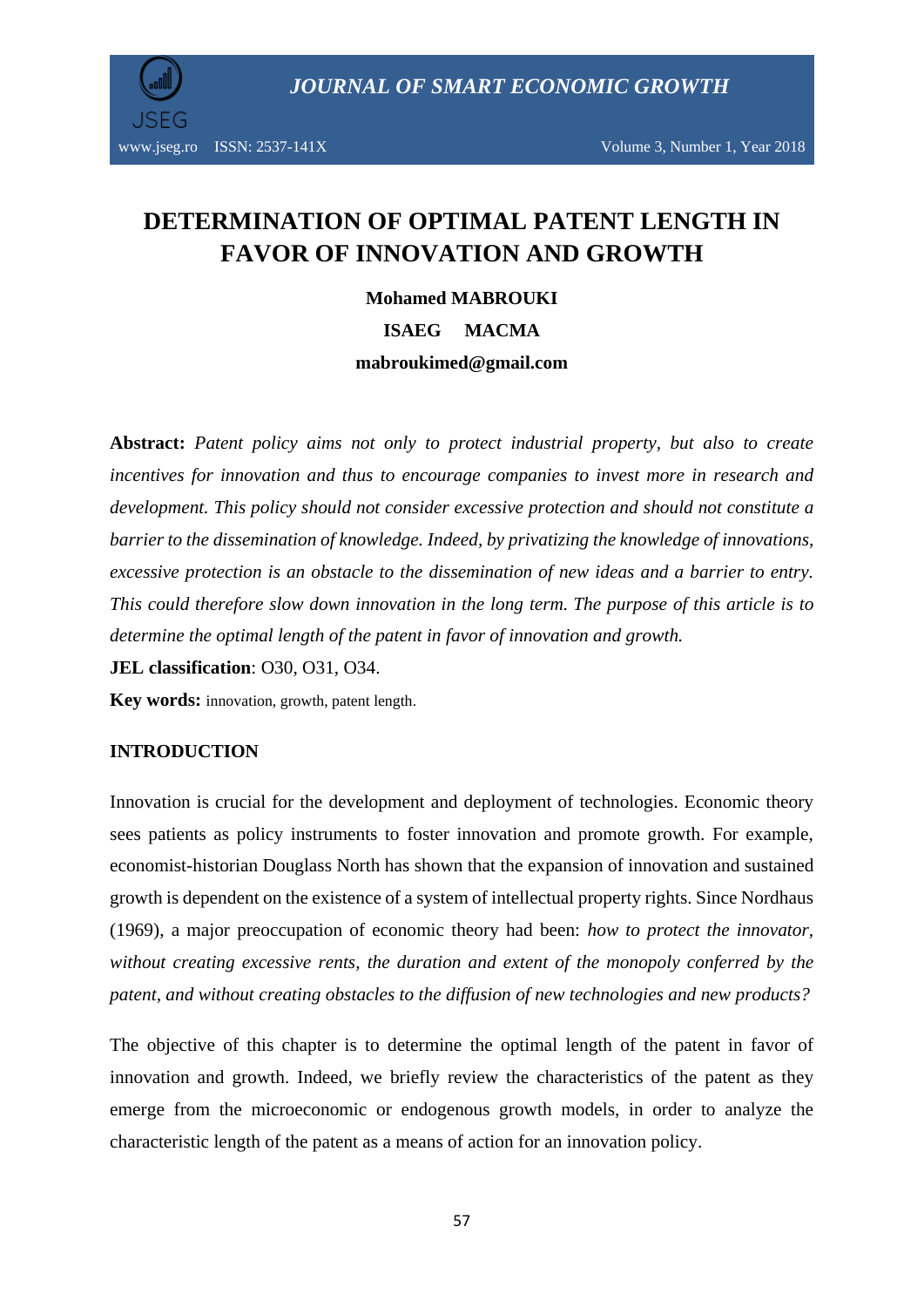

www.jseg.ro ISSN: 2537-141X Volume 3, Number 1, Year 2018

The length of the patent or the statutory lifetime is the maximum period during which the patent may remain valid. However, it should be noted that the statutory life of the patent does not necessarily coincide with its actual lifetime. A patent may not continue for the legal term, either for technological reasons (because it is technologically out of date) or for economic reasons (because it is no longer profitable). In most countries, in order to maintain their patents, holders must pay renewal annuities. The effective life of patents can be influenced by the amounts and the profile of these annuities.

By refining patenting by microeconomic models and endogenous growth models, we are pursuing an approach that allows us to clarify the place of patent length as an economic policy instrument to encourage the innovation and improve economic growth. First, we will start with the representation of the optimal duration of the patent in the microeconomic models (first section). Then we will study the place of the length of the patent as it stands from the endogenous growth models based on innovation: horizontal differentiation of innovation, vertical differentiation and both horizontal and vertical differentiation (second section). Finally, concluding everything recommends on the economic aspect of the length of protection by the patent.

## **1. THE PLACE OF LENGTH IN THE MICROECONOMIC LITERATURE**

Can the choice of an optimal level of protection conferred by the patent over the lifetime be a public policy instrument in order to resolve the dilemma between protection and dissemination of inventions? Scherer (1984) considered that the patent was interpreted as a possible instrument of economic policy only through the work of Nordhaus (1969).

#### **1.1. The Nordhaus model (1969)**

The problem of this model is the determination of the optimal validity period of patent protection. This refers to the trade-off between the protection afforded to innovators (patentees) and the distortion generated by the patent which serves to ensure the social optimum in a partial equilibrium framework. According to Nordhaus, the optimal lifetime of patents must be finished in order to reduce, on average, monopoly distortions.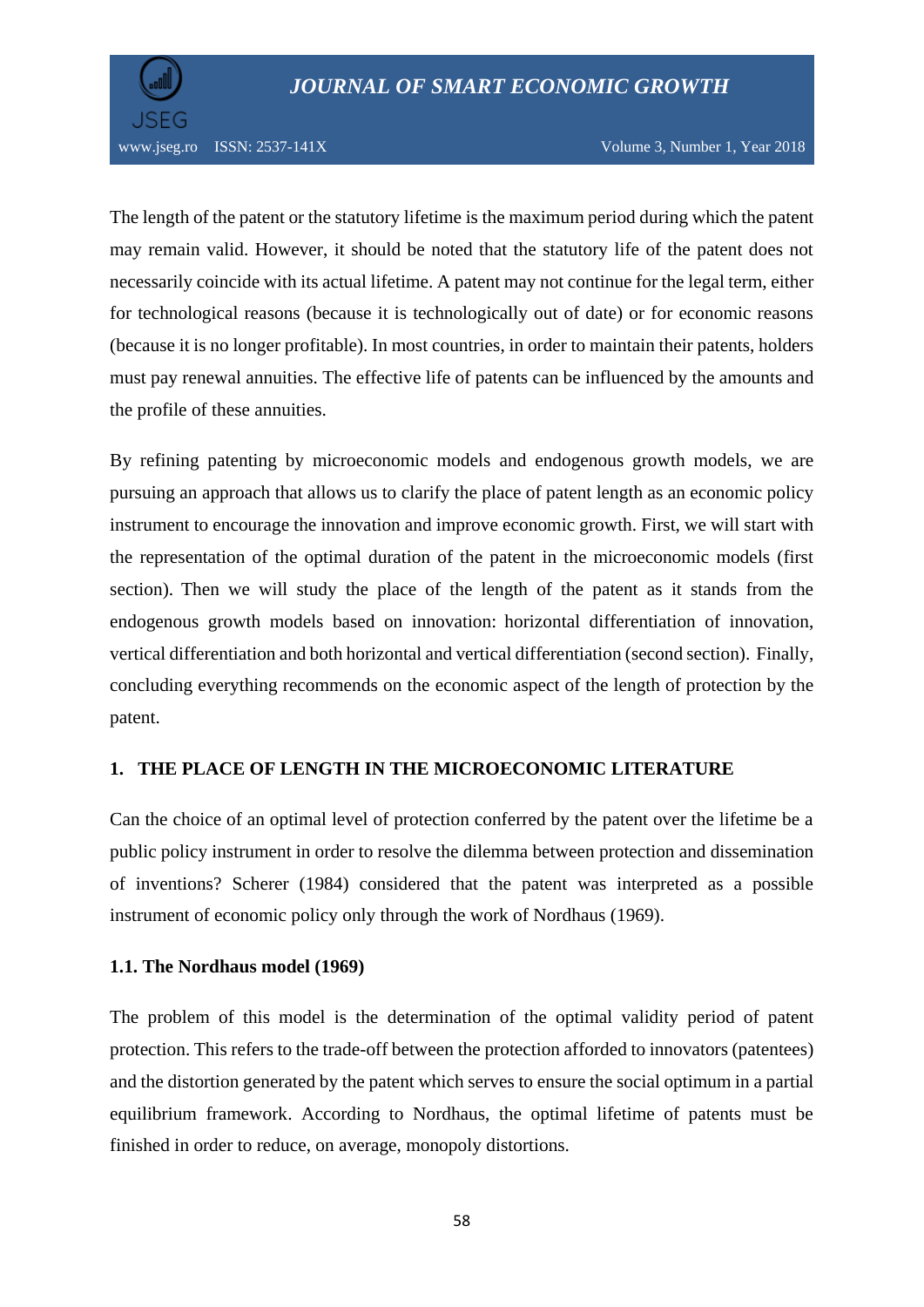



Scherer (1972), taking up the work of Nordhaus (1969), showed that long-term protection leads to more intense research and development efforts in that the expected profits would be greater. At the same time, it generates costs in terms of social welfare (dry loss) due to static inefficiency due to monopoly distortions.

The Nordhaus model shows that the optimal protection duration is sensitive to the elasticity of demand ( $\eta$ ) and productivity in research ( $\beta$ ). Indeed, the higher the elasticity of demand, the greater the dry loss (measured by the gain as a function of demand when the patent falls into the public domain). Because higher prices result in a greater reduction in the quantities requested. When  $\eta$  is important, demand is more sensitive to a rise in prices and therefore a significant proportion of consumers will be excluded from the consumption of product. Indeed, when the elasticity to the demand is high the optimal lifetime of the patent must be shorter.

Optimal life expectancy is a decreasing function of productivity in research (β). When productivity is high it will be possible to achieve the same level of well-being by applying a shorter patents life span.

Kolida (2001), in interpreting the sensitivity of T to η and β, showed that the optimal lifetime of the patent has a strong sectoral (or product) component. Indeed, it concluded, from the Nordhaus model, that it is preferable that the term of protection by patents be finished for three reasons:

- $\checkmark$  In the context of patent races, innovators compete for the purpose of achieving innovation and thus obtaining the patent; The winner of the race obtains all the gains even if his advance is minimal compared to his competitors.
- $\checkmark$  The effect of innovations on supply and demand is uncertain, which justifies the limitation of the duration of the monopoly,
- $\checkmark$  The social value of any invention is limited, which makes protection unlimited over time unjustified due to the distortion of competition and the reduction of surplus generated by this protection.

However, many empirical studies show that the effective life of patents is much shorter than their legal duration (Schankerman and Pakes (1986)). According to Kolida (2005), in France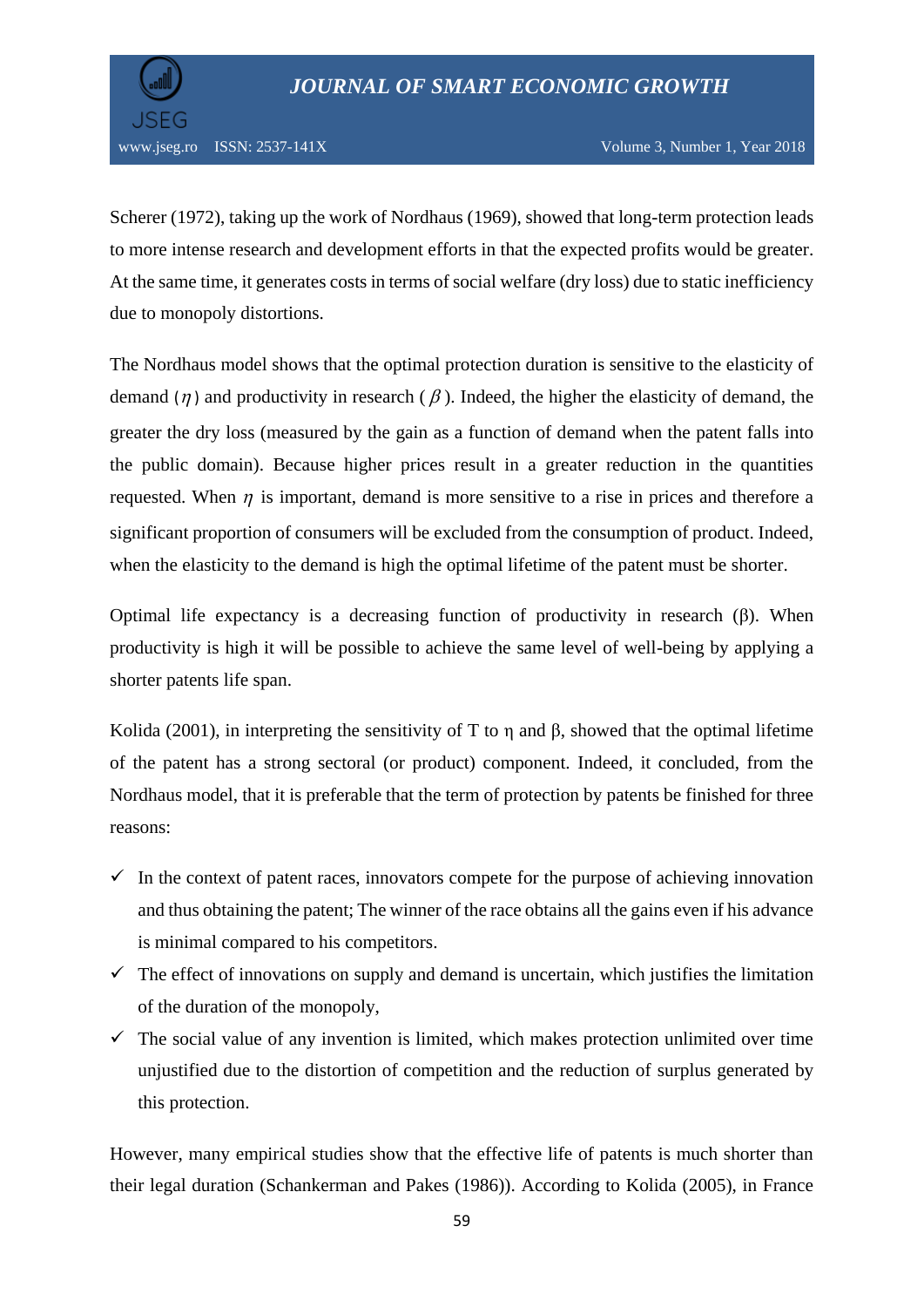

the effective life span is eight and a half years on average for a legal duration of twenty years. Thus, the next paragraph emphasizes the modular aspect of the lifetime of the patent, introducing the notion of renewal.

#### **1.2. Modular life of the patent: the role of renewal rule**

The model of Pakes and Schankerman (1984) considers an agent holding a patent; To keep it in force it must pay annually a renewal annuity  $c(t)$  variable according to the age of the patent. The patentee receives an annual income  $r(t)$ . The decision rule of this agent is the maximization of the net present value of his profits  $(V(T))$  by choosing the age from which he will cease to

pay the renewal annuities and the patent falls into the public domain.  
\n
$$
Max_{T \in \{0,1,2,...,\overline{T}\}} V(T) = \int_0^T [r(t) - c(t)] e^{-\rho t} dt
$$
\n(1)

With  $\rho$ , is the discount rate and  $\overline{T}$  the maximum duration of legal protection.

The differentiation of (1) with respect to *t*, gives the optimal expiration date  $T^*$ :

$$
r(T^*) = c(T^*)
$$
 (2)

Provided that  $r'(t) < c'(t)$ ,  $\forall t$ .

The condition for renewal of the patent in year t is that the annual profit covers at least the cost of renewal, that is to say:

$$
r(t) \ge c(t) \tag{3}
$$

Based on the hypothesis of economic behavior of innovators, renewal models propose to estimate the private value of patents on the basis of renewal data provided by industrial property offices. Indeed, if this assumption is valid, the optimal duration of the patent coincides with the date from which the innovator must cease paying the renewal fees. This approach provides a direct measure of the private value of the patent and evaluates the role of the patent system as an incentive for innovation.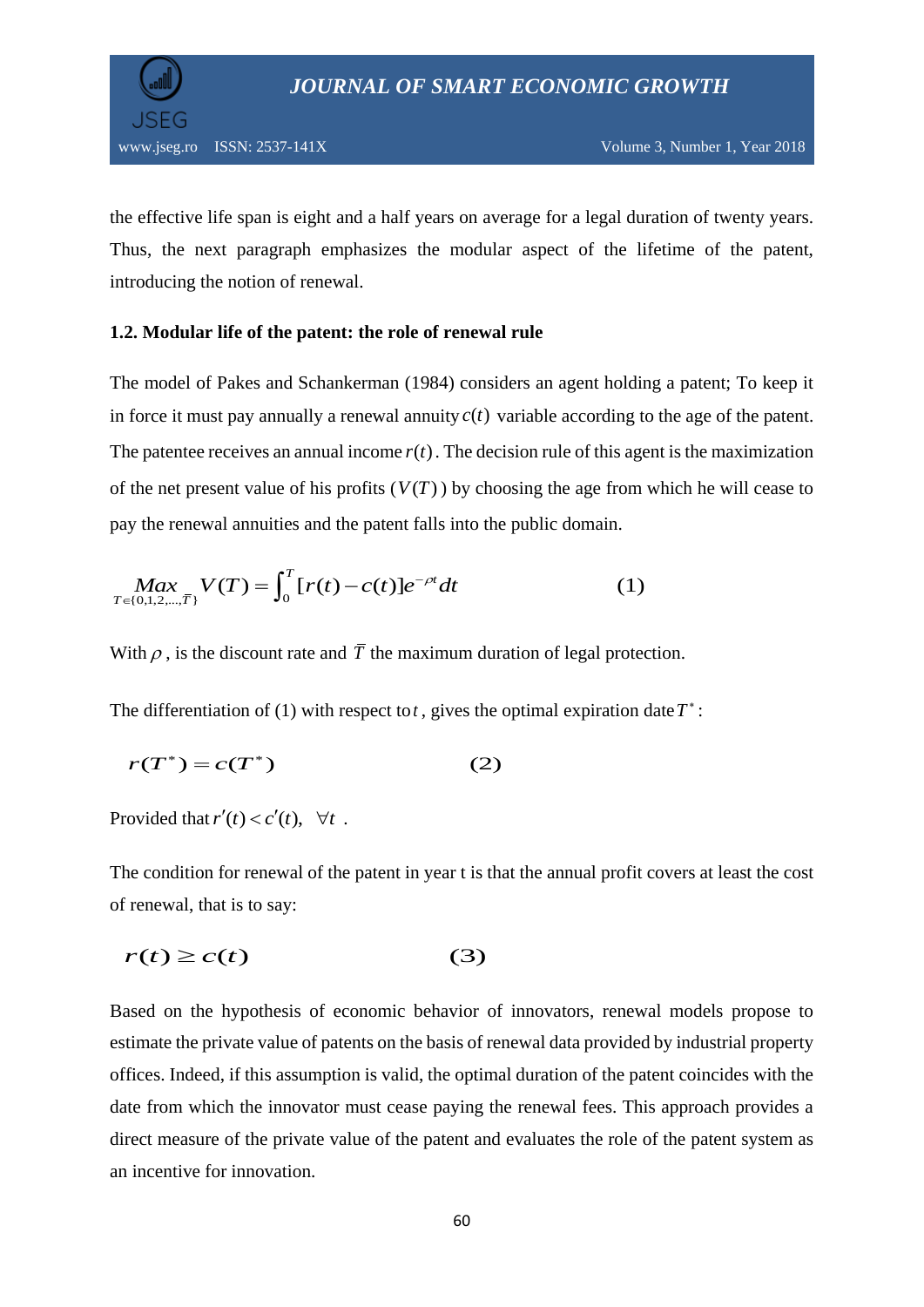

The different empirical uses of renewal models have shown that the value of the patent varies according to the cohorts, sectors, countries, owners and origin of the applicant. This implies that the lifetime of the patent also varies according to these different factors. The lifetime of the patent is therefore not exogenous, it is the result of an economic arbitrage between the discounted revenue and the cost of ownership. The length of legal protection is a decreasing function of renewal cost. Indeed, the system of industrial property can influence the length of the patent by the amounts of renewal annuities.

After this analysis of the contribution of microeconomic models to the description of the lifetime of the patent, we will study in the next section the place of the length of the patent in the models of endogenous growth.

## **2. THE PLACE OF LENGTH IN ENDOGENOUS GROWTH MODELS**

#### **2.1. The horizontal dimension of innovation**

#### **2.1.1. Infinite life of the patent: the Romer model (1990)**

The Romer variety expansion model (1990) is the first endogenous growth model based on innovation. In the context of endogenous growth, in its model, Romer has made endogenous the technical progress that is determined by the research and development activity generated by the private companies motivated by the realization of profits. In the theory of growth, this model has introduced some notions borrowed from other domains such as the domain of the public economy (non-rival goods) and the domain of the industrial economy (imperfect competition, expansion of Range of products).

Following this model, the price of patents evolves in the same direction as the number of researchers and moves in the opposite direction as the interest rate. Indeed, the increase in the number of researchers encourages the demand for capital goods and consequently increases the price of patents. However, the increase in the interest rate affects the price of patents in two ways. On the one hand, this increase increases the total cost of capital goods and reduces their demand and consequently the price of patents. On the other hand, it negatively affects the present value of future patent profits, thereby reducing the price of the patent.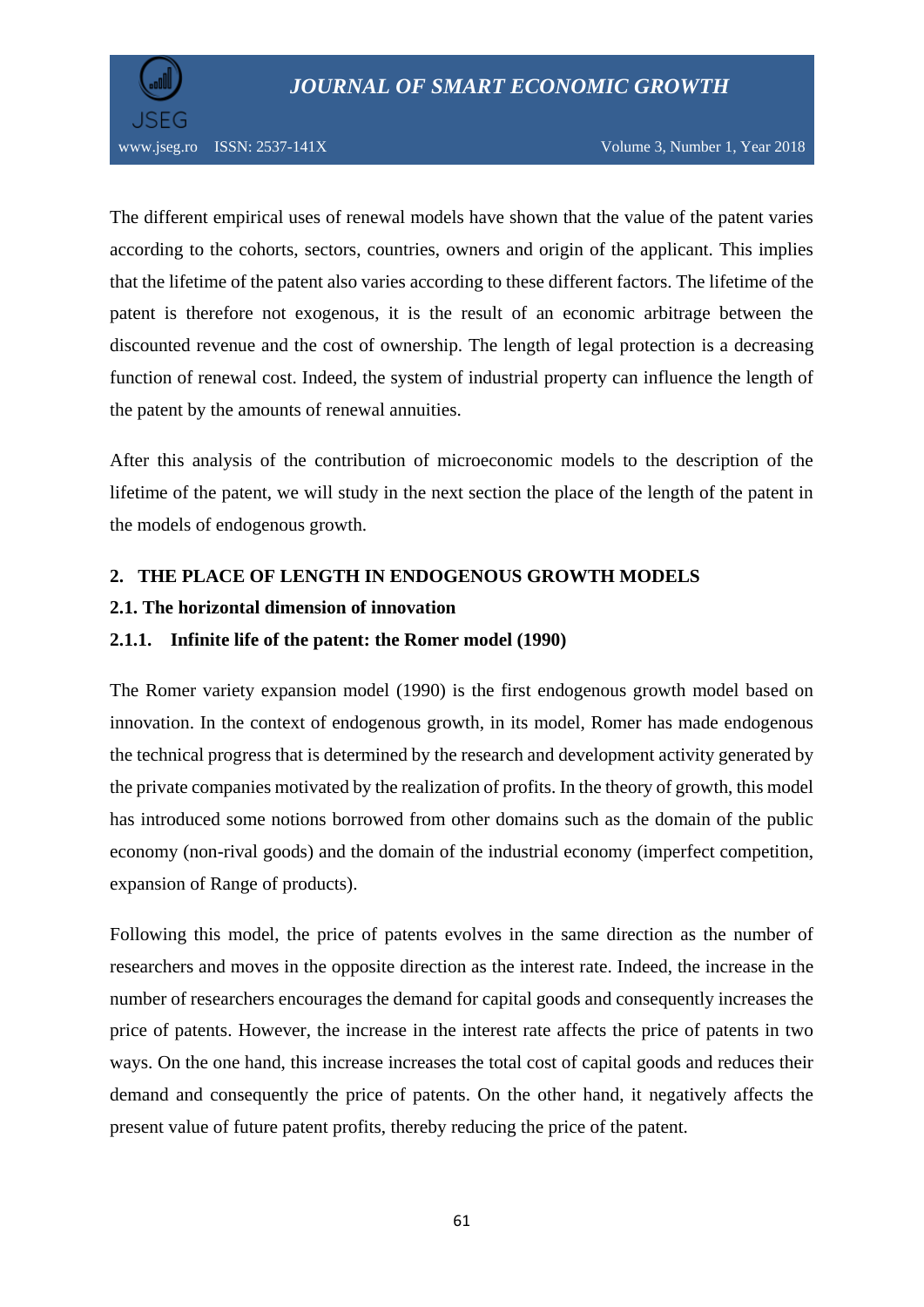

Within this model, the patent market is in perfect competition. The company in the intermediate goods market, which buys a patent will be in a permanent monopoly position because the lifetime of patents is infinite. The technology is represented by the number of intermediate goods available and thus by the number of the patent.

The hypothesis of infinite lifetime patents has been criticized by Michel and Nyssen (1998). Indeed, these authors have modeled the expiration of the patent by the introduction of an exogenous knowledge diffusion coefficient.

Kolida (2001), analyzing the place of the patent in the Romer model (1990), pointed out that this model uses the Dixit-Stiglitz differentiation model (1977) and describes a continuum of intermediate goods whose size can evolve Thanks to innovation. The final good sector uses a production function that involves a combination of labor and intermediate goods to produce the final good. Since the lifetime of the patent is infinite, the number of monopolies of differentiated goods increases at the same rate as the number of innovations and thus of patents. This reduces the market shares of new firms, that is, the firms that produce the intermediate goods. Indeed, this dynamic effect of market sharing at the rate of the appearance of new patents, itself tied to the emergence of new innovations, reduces the initial breadth of patents. The externality of knowledge at the research sector level ensures the sustainability of growth. The knowledge embodied in all the patents deposited by the subsequent innovators constitutes the stock of knowledge available to future research. Whereas the infinite lifetime of patent protection in the Romer model (1990) is optimal for market distortion; The reduction in breadth weakened the incentive to invest in research and development as new innovations and new patents appear. Indeed, the knowledge diffusion provided by the patent system is the only factor that ensures the sustainability of the growth and make it endogenous. Thus, Kolida pointed out that the whole model dynamic of Romer (1990) is based on the mission of disseminating scientific and technical information provided by the patent office. If this is not perfect, growth is no longer sustainable.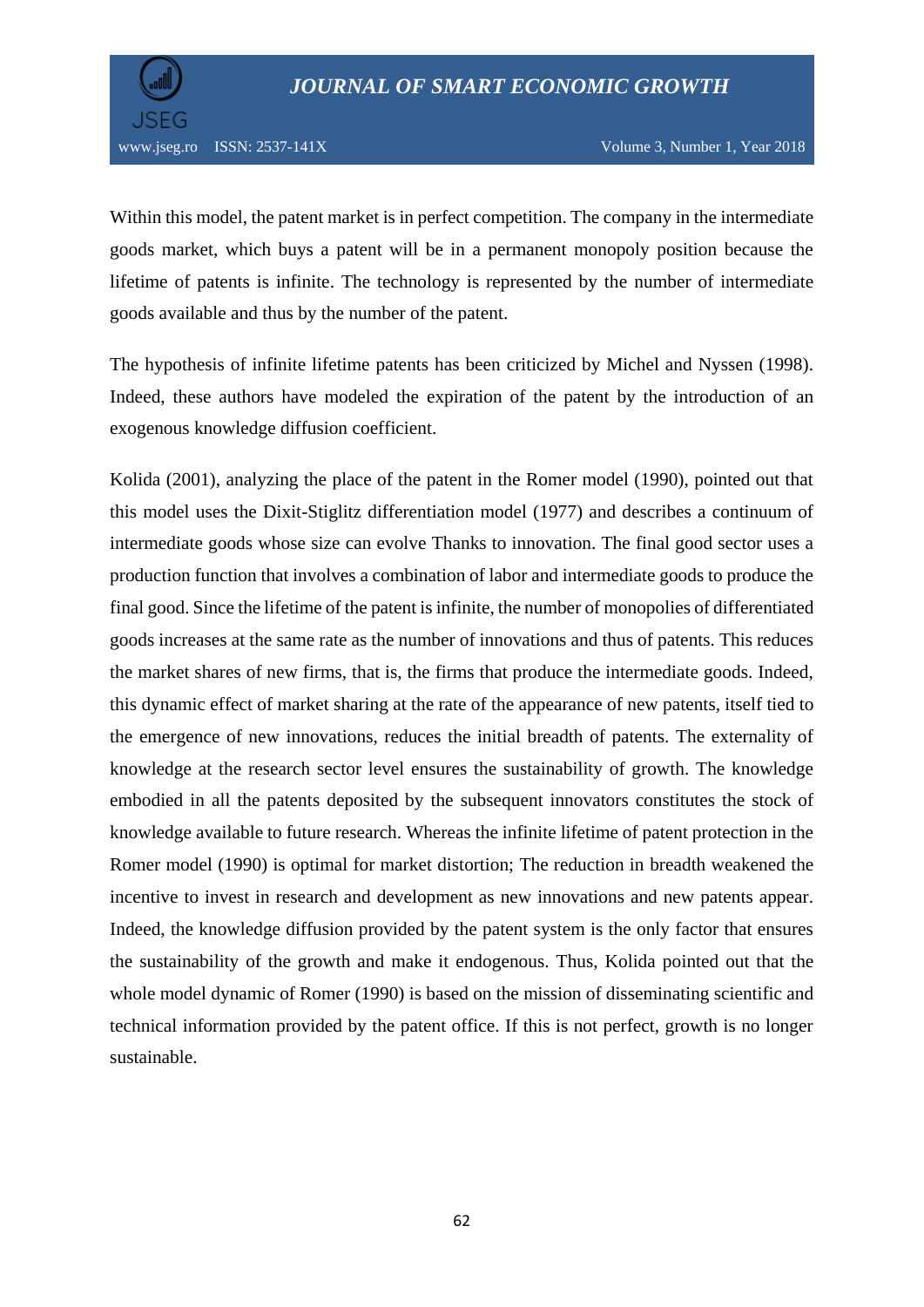

## **2.1.2. Length of the patent maximizing growth: model of Michel and Nyssen (1998)**

The Romer model (1990) does not encourage patenting as an instrument of economic policy. Indeed, the infinite life span of patent protection reduces the flow of technological information, which is the essential characteristic of the effectiveness of research and development activity in this type of endogenous growth model based on 'innovation. Grossman and Helpman (1991) considered the assumption of an infinite patent life as an assumption of independence between knowledge and the lifetime of patents. Thus, such an assumption amounts to considering that the knowledge contained in patents is a pure public good. However, this is not the case, the condition of non-exclusivity of the knowledge contained in the patent is not fully met; This exclusivity is only partial.

The model of Michel and Nyssen (1998) analyzes the macroeconomic effects of the patent system as part of an endogenous growth model with the development of new products. This decentralized model introduces a limited lifetime of the patent as part of a variety model to Grossman and Helpman (1991). The authors assume that patents represent not only commercial protection for innovators, but also a partial right of ownership over knowledge

Michel and Nyssen (1998) have shown that increasing the lifetime of patents increases the profitability of a given research and development project but also reduces the knowledge externalities that play a crucial role in the growth process.

## *Criticizing the infinite patent life*

The canonical models of Aghion and Howitt (1992), Grossman and Helpman (1991a, b), Romer (1990), Segerström et al. (1990) share a common assumption: the lifetime of the patent is infinite. However, this assumption is unrealistic since the maximum legal lifetime is generally 20 years<sup>1</sup>. Michel and Nyssen (1998) noted that it would not be optimal to propose an infinite patent life, because this would create permanent monopolies with a negative effect on growth and well-being. As an industrial policy tool, the length of the patent is always the result of a

<sup>1</sup> <sup>1</sup> - The term of protection offered will not terminate until the expiration of 20 years from the date of filing. Article 33 TRIPS.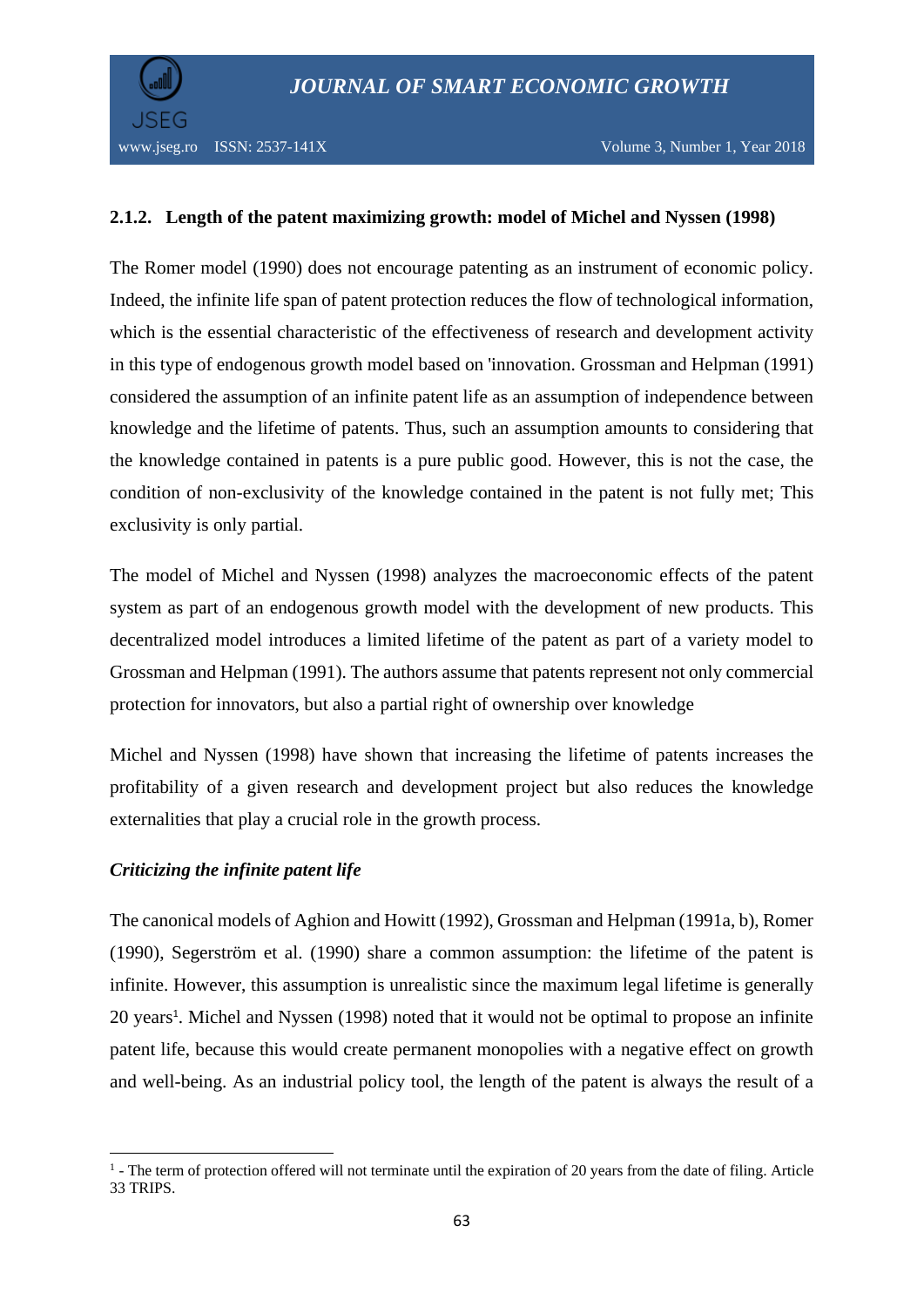



trade-off between incentives for investment in innovative research and limiting market distortions induced by monopolies.

These authors consider that the fixing of an infinite lifetime of patents in endogenous growth models is analytically the simplest way to proceed. Indeed, by virtue of the lifetime of the finished patents, two difficulties arise.

- $\checkmark$  First, the dynamics of the model is described by nonlinear differential equations whose study is far from easy to realize.
- $\checkmark$  Secondly, the price vector never reflects the cost structure and consumers' purchases are not effectively divided among the different products. Two types of goods are offered to households: goods that are no longer protected by a patent and are sold at marginal cost (competitive price) and monopoly property protected by a patent (price retaining a margin of profit for the monopoly).

For these authors, patents with infinite lifetimes do not systematically guarantee optimal sharing of purchases, but this problem becomes simpler when production is devoted to monopolies only. This argument becomes even more evident for models based on the variety of products in the Grossman and Helpman line (1991a, ch.3). Indeed, the production of goods differentiated horizontally is devoted only to monopolies while, applying the same margin rate on the marginal cost. Under these conditions, the price structure accurately reflects the cost structure and the positive profits are distributed to households, the presence of monopoly does not lead to any net distortion. The only sub-optimality of the model comes from the public good nature of knowledge. In addition, since the diffusion of knowledge is not affected by variations in the lifetime of patents, it is always optimal to set this duration at infinity.

Michel and Nyssen argue that to reconcile innovation-based endogenous growth literature with reality in terms of patent lifetime, there is a negative effect of the too long patent life on the growth and good -be. They see that this negative effect may come from the process of dissemination of knowledge and not from the existence of permanent monopolies. These authors also consider that the design of patents, used in canonical models, is somewhat too radical because it makes the level of public knowledge independent of the lifetime of patents.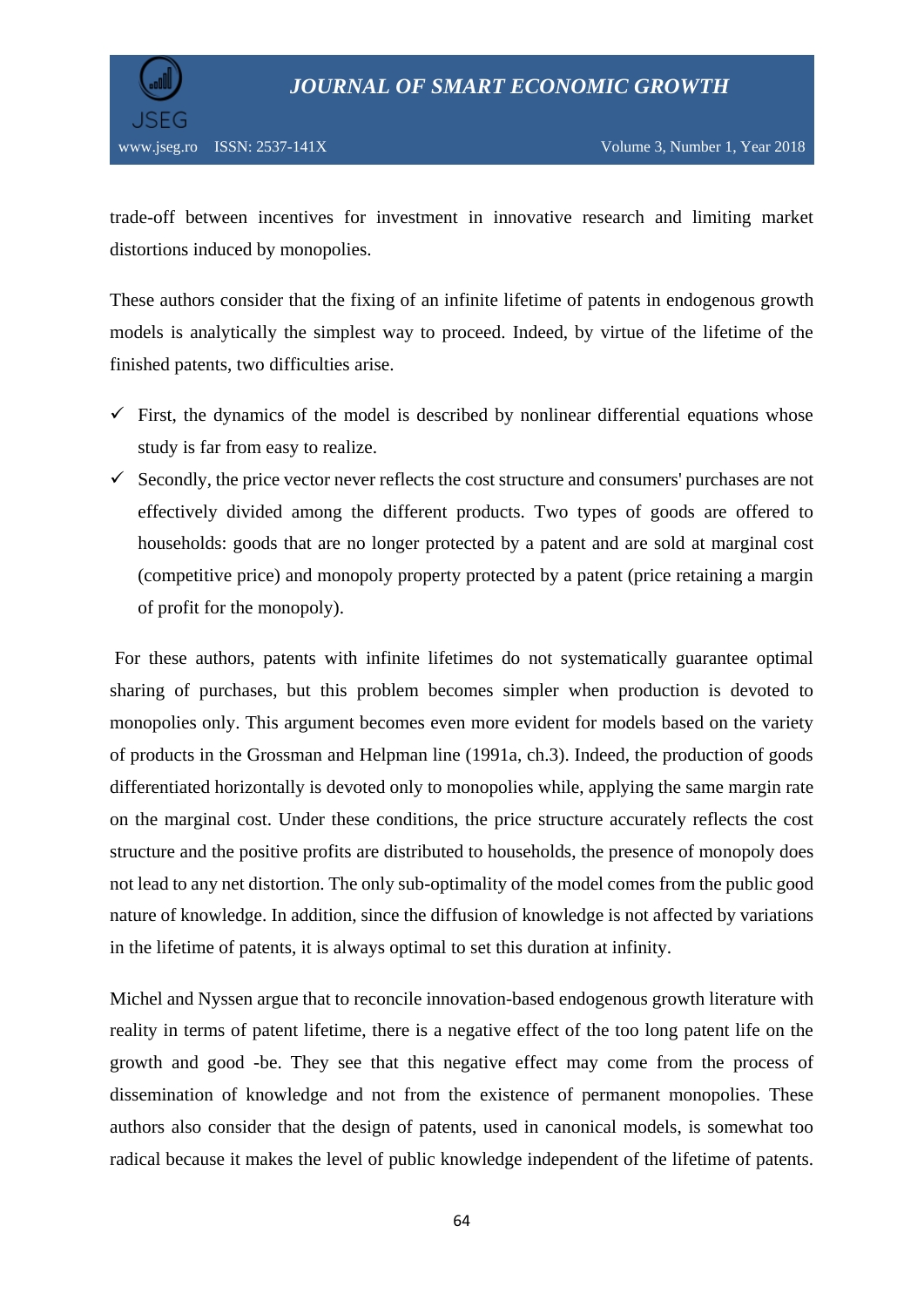

Indeed, the patent is accepted as a contract between the inventor and the government that would oblige the inventor to make his knowledge public in a form that can be understood by a person skilled in the art; On the other hand it obliges the government to guarantee the commercial protection to the inventor.

The information contained in the patent is made public by the patent system, generally 18 months after the filing of the application in the case of Tunisia<sup>2</sup>. This confirms the idea that the whole stock of knowledge is made public in a relatively short time. However, many lawyers consider that the information disseminated by the patent office during the protection period does not cover all of the technological knowledge embodied in the invention. Thus Michel and Nyssen assumed, following the idea of Arrow (1994), that all the knowledge generated by an economy does not propagate instantaneously. Indeed, certain technological information concerning the knowledge developed through private research and development is kept secret for strategic reasons. For example, work organization, learning by doing, know-how are elements that constitute tacit, uncodified knowledge that does not spread as rapidly as technological knowledge in the broad sense

. The key point in the analysis of Michel and Nyssen is the hypothesis that some of the knowledge developed by private research does not spread instantaneously. The complementary part only diffuses when the protection of the patent ceases. Throughout the period of patent protection over a given asset, the producer keeps a certain amount of private knowledge secretly. This is due to: on the one hand, the fact that some of this knowledge can not be codified so as to allow its use by the competitors and, on the other hand, the intentional secrecy.

But when the patent falls into the public domain, anyone can access all the knowledge that enables it to produce the property in question. Therefore, the knowledge that is disseminated to the public depends on the lifetime of the patent. Indeed, it is optimal to shorten the lifetime of patents in order to reduce the share of private knowledge.

#### *Methodology adopted*

**.** 

<sup>&</sup>lt;sup>2</sup> « La demande de brevet est généralement publiée 18 mois après le dépôt ou la date de priorité; après un examen quant à la forme, avec ou sans rapport de recherche ». INNORPI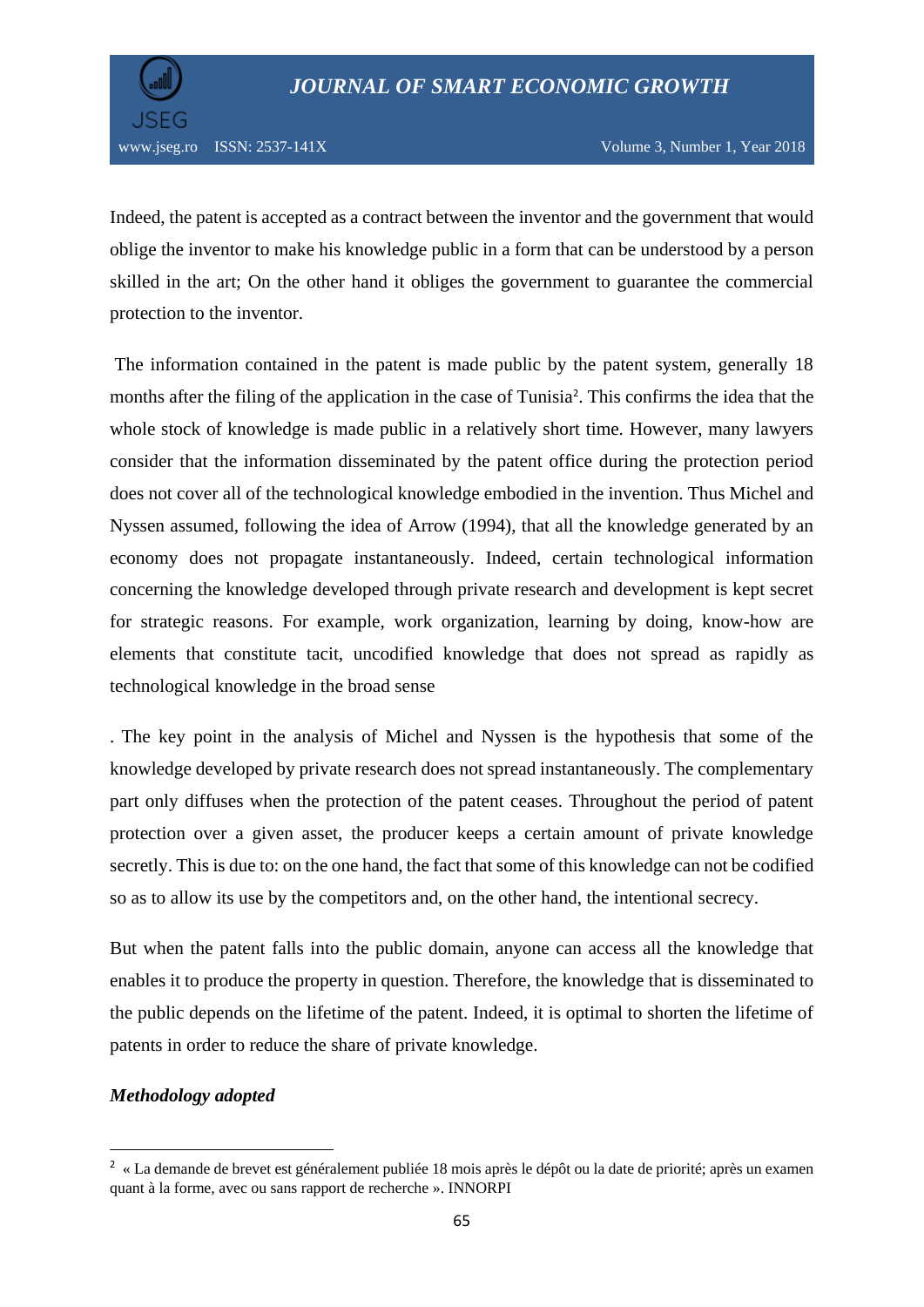



www.jseg.ro ISSN: 2537-141X Volume 3, Number 1, Year 2018

In order to study the optimal lifetime of patents, Michel and Nyssen (1998) developed an endogenous product variety growth model based on Judd (1985) and Grossman and Helpman (1991a). These models are very similar in their basic structure. The main difference is that the Judd model is a model of exogenous growth, where research and development does not produce a knowledge externality. Innovation is endogenous, but not sustainable when there is no growth of an exogenous factor such as an increase in the workforce. The absence of knowledge externalities can be interpreted by the fact that the knowledge created by the invention of a given variety is specific to a given product and can not be used to develop a new variety. Also, this knowledge is the private property of the inventor during the period of patent protection. This knowledge becomes public as soon as the patent expired, but it is used only by the competitive producers of the corresponding variety. Thus Judd's model does not take into account the effect of the horizontal diffusion of knowledge. In this context, since the nature of knowledge does not imply any sub-optimality, Judd has shown that when the initial degree of variety is zero, the first best patent policy is to set an infinite protection term. For similar reasons, Grossman and Helpman (1991, c.3) chose an infinite patent life as the second best solution.

At the opposite end Grossman and Helpman consider that the knowledge created by research and development activities is both non-rival and non-excludable, and can be used in any production line. This means that in the Grossman and Helpman model the patent is only a right that protects production against competition and imitation, but does not exclude the use of knowledge by other agents. This assumption, which guarantees innovation and sustained growth, (as long as disclosure of information is specified to ensure consistent returns in the research and development sector), explains why the infinite patent lifetime Has no effect on the dissemination of knowledge.

The model of Michel and Nyssen is closer to Grossman and Helpman model than to Judd's model in the sense that it is an endogenous growth model whose knowledge diffusion process ensures constant return in the activity Research and development.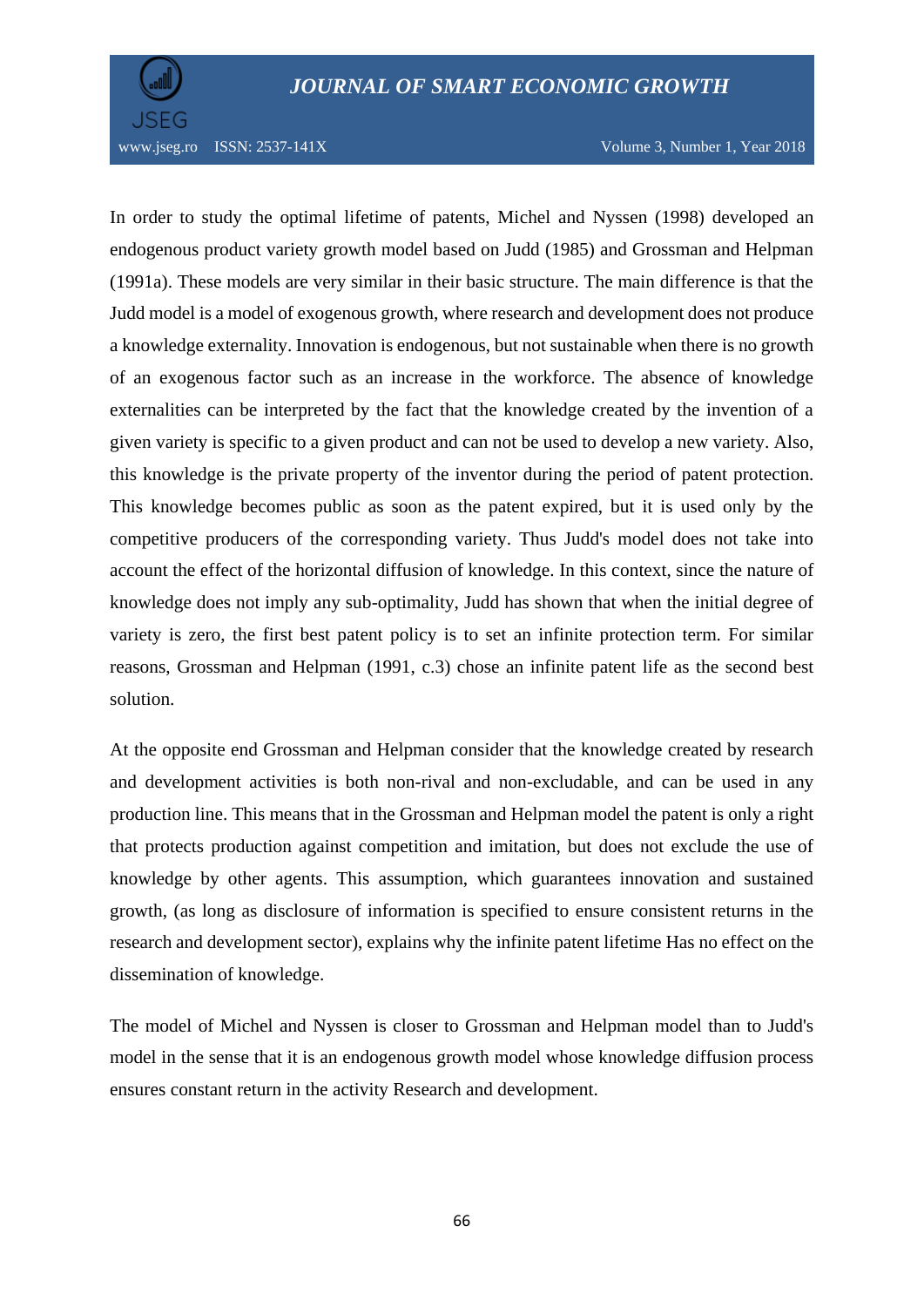



# *Major Model Contributions*

The work of Michel and Nyssen contains three major contributions to the literature of endogenous growth based on innovation.

- $\checkmark$  First, it introduces a new hypothesis that results from a better analysis of the role of knowledge as an input to the R&D process.
- $\checkmark$  Secondly, it provides a complete characterization of the innovation study as part of a general equilibrium model with endogenous growth with finite-life patents. This characterization makes it possible to distinguish situations where the optimal lifetime of patents is finite and those where it is infinite.
- $\checkmark$  Third, it shows that, in general, the optimal lifetime of patents does not maximize both growth and innovation.

In addition, this model is a generalization of the growth model of the Grossman and Helpman varieties to assess the effects of restrictions on knowledge dissemination.

In conclusion, Michel and Nyssen's model shows that when the instantaneous diffusion of knowledge embedded in patent-protected innovation is weak, growth is maximized by a finite lifetime of patents; While this lifetime is infinite if the diffusion is strong. Moreover, in the first case, the optimal lifetime of patents is finite and shorter than that which maximizes growth. This is due to the fact that in the case where the instantaneous diffusion of knowledge is weak, the State can compensate for the lack of public knowledge by choosing a patent lifetime (the optimal lifetime) shorter than that which Is able to maximize the profit of innovators. Thus, the manipulation of the lifetime of patents constituted, in a second analysis, a means of acting on the appropriateness of knowledge to promote growth.

## **2.2. The vertical dimension of innovation**

The work of Grossman and Helpman (1991) and Aghion and Howitt (1992) gave rise to a category of models that incorporate a qualitative representation of innovation. This category of models known as "creative destruction" has its origins in the work on patent racing.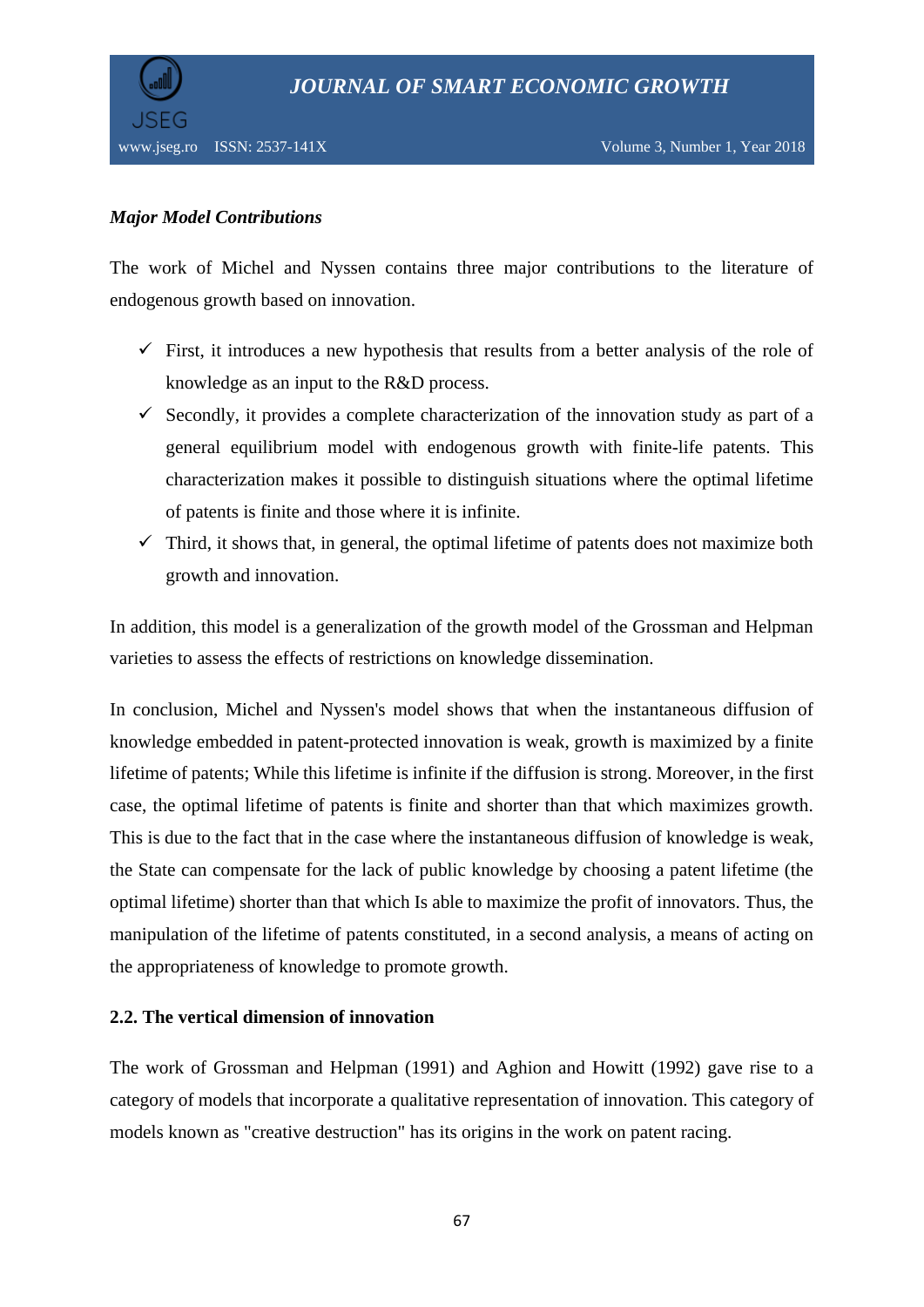

## **2.2.1. The Grossman and Helpman model (1991)**

Grossman and Helpman (1991 ch. 4) developed a product improvement model. The economy is represented by a fixed vector of different products, each good is produced by a specialized sector. Each product is requested because it responds to a specific need of consumers, and is indexed by a quality level and follows a stochastic progression on a quality scale. Progress is not uniform across sectors, so that an equilibrium distribution of qualities evolves over time. But the overall growth rate is constant. Within this model, an innovation makes it possible to improve the quality of the goods already existing, hence the name "models of quality scales". The same quantity of the new good gives consumers a greater satisfaction than that provided by the good of the previous generation.

This model considers the size of innovations as exogenous, rather as a technological parameter. It assumes that innovation activity is stochastic, patents have an infinite life span in the sense that they end under the effect of future innovations.

The Grossman and Helpman model (1991) considers the size of innovation as exogenous, while the conclusions emerge from this work depend on the value of the quality increment of this innovation. When the size of innovation is relatively small or very large, there will be an overallocation of research in relation to the optimal solution. Thus the aim of a patent system would be the orientation of innovators towards qualitative improvements in the middle area around the optimal solution.

The authors also assume that firms themselves determine the level of quality increment of their innovation. Indeed, in this case the aim of the patent system would be to publicly attest to the height of the jump made by the companies so that they can obtain the profits associated with making larger innovations.

## **2.2.2. The model of Aghion and Howitt (1992)**

This work by Aghion and Howitt (1992) analyzes the phenomenon of creative destruction in the context of a simple growth model based on the link between innovation and market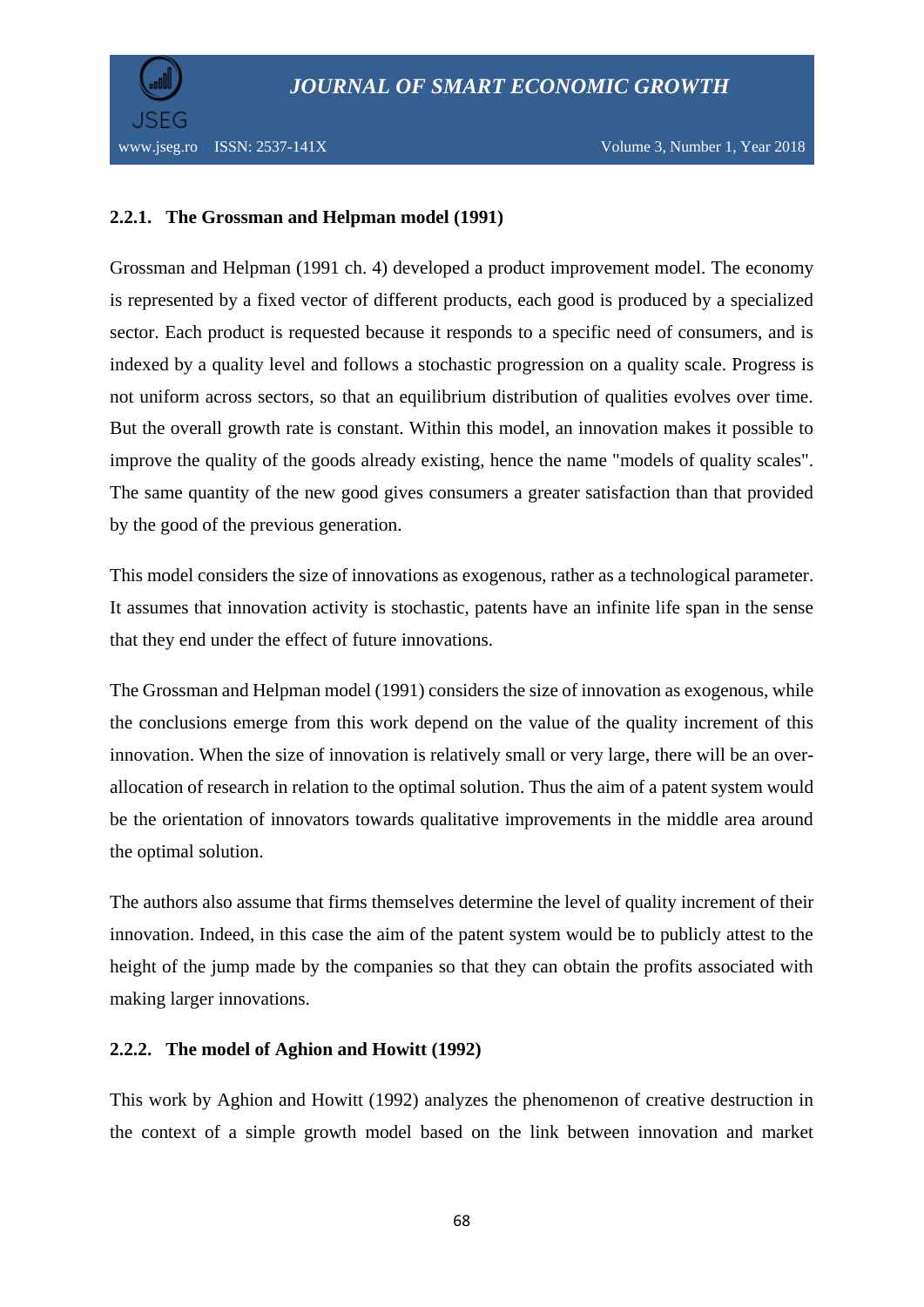

structure. These authors adopt a model of the innovation process according to the patent race literature, Tirole (1988) and Reinganum (1989).

Through this conception, the authors have introduced the obsolescence factor into growth theory. Indeed, the best products make the old products obsolete and it is the increase in quality that becomes a factor of growth. In other words, a "schumpeterian" innovation replaces the previous discovery and puts an end to the former monopoly rents. This model implies, following Schumpeter, that individual innovations are important enough to affect the economy as a whole.

This model considers three sectors in the economy: the labor sector, the end consumer goods sector and the intermediate goods sector. There are three categories of work: unskilled labor, which can be used only in the production of the consumer good. Skilled labor, which can be used either in research or in the intermediate goods sector. The specialized workforce, which can be used only in the research and development sector. Each individual has a flow of one work unit. Thanks to the phenomenon of creative destruction, each new variety of good intermediate replaces the old variety; Which will improve the technological parameter.

Aghion and Howitt have observed that it is always possible to produce the consumer good using an old technology, with an old intermediate good corresponding to this technology.

When an innovator succeeds in obtaining an invention, he obtains a patent that provides him with a monopoly on the intermediary good sector. While the patent has an infinite lifetime, the monopoly only lasts until the next innovation, when the intermediate product is replaced by the next product. The object of intermediate goods monopolist is to maximize the present value of expected profits during the current interval. The only uncertainty concerns the duration of the interval.

Each innovation consists of a new intermediate product that can be used to produce the final good more efficiently. Research companies are motivated by the prospect of monopoly rents that can be captured when a successful innovation is patented.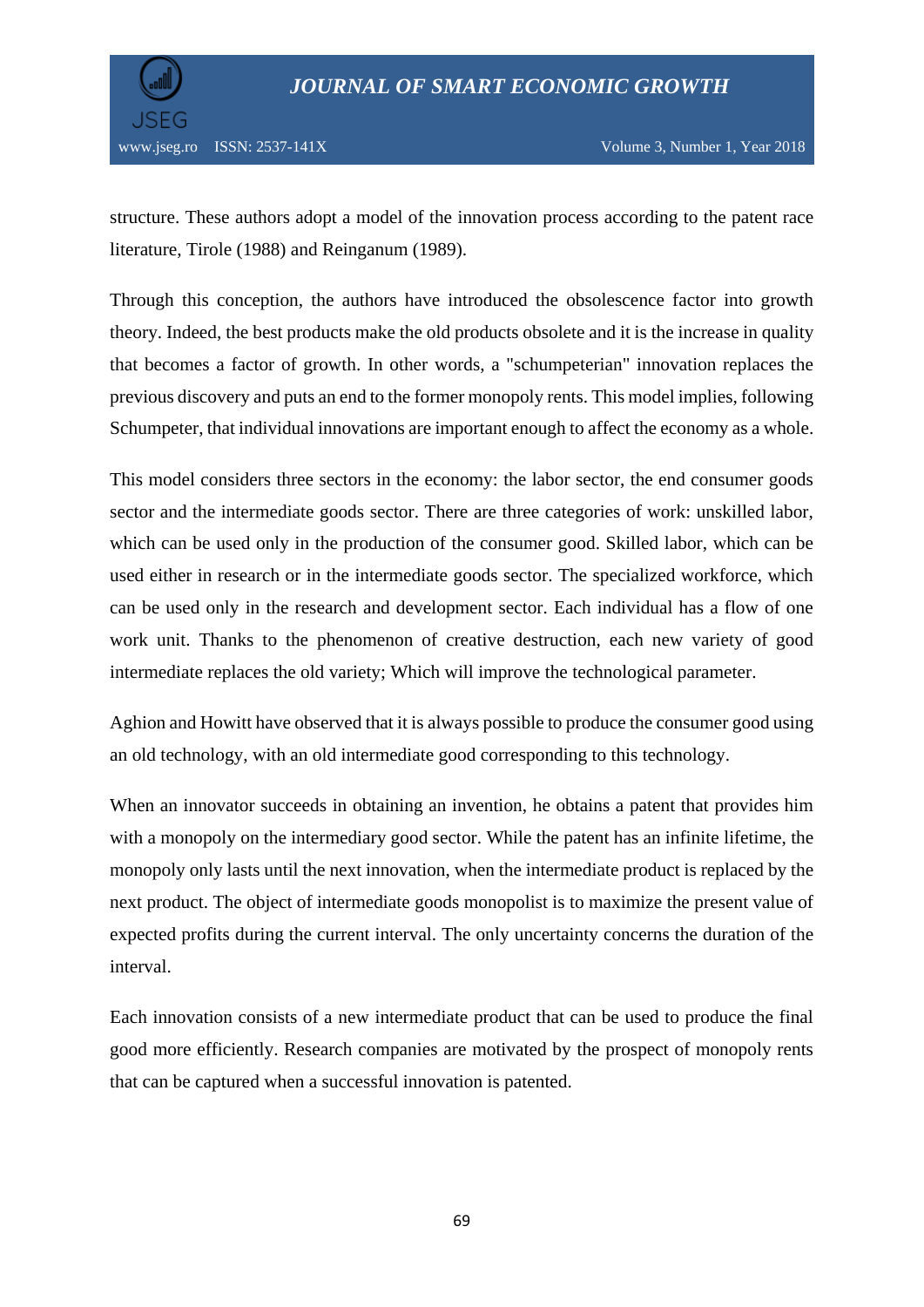

If the size of the innovations is high, the first two effects will dominate. On the other hand, if the monopoly power conferred by the patent is important and the innovations are not too great, the third effect will prevail and therefore the decentralized growth will be excessive.

Aghion and Howitt conclude that the analysis of the effectiveness of the incentive to innovation is not based solely on the endogenous market structure. Indeed, the dimension of competition policy is complemented by another more regulatory dimension, namely the nature of patent policy.

# **2.3. The horizontal and vertical differentiation of products: the Caballero and Jaffe model (1993)**

The work of Caballero and Jaffe in 1993 aimed at establishing a framework for integrating the microeconomics of creative destruction and knowledge externalities into a growth model in order to determine their effects on economic growth. Thus, these authors developed a model in the spirit of Grossman and Helpman (1991) and Aghion and Howitt (1992) which gives a simple relationship for the effect of new products on the value of existing products. The new products are always of superior quality to the old ones.

In this model of innovation and growth, the extension of the range of intermediate products is accompanied by an obsolescence effect. This work is an important theoretical and empirical contribution in establishing the place of the patent as a policy tool for innovation and growth.

Kolida (2001) pointed out that the Caballero and Jaffe (1993) model adopts a much richer formalization of the research process than all other endogenous growth models based on innovation with a single R&D sector. Indeed, these authors have modeled the quality of new ideas as well as the power of externalities, based on a more sophisticated observation and analysis of the patent and innovations.

At a given date (t), the economy consists of a continuum of goods, size  $N_t$ , monopolistic competition indexed by their quality,  $q \in ]-\infty; N_t]$  as for a quality scale model. The most recent products are always the best; Which means that the research process advances the technological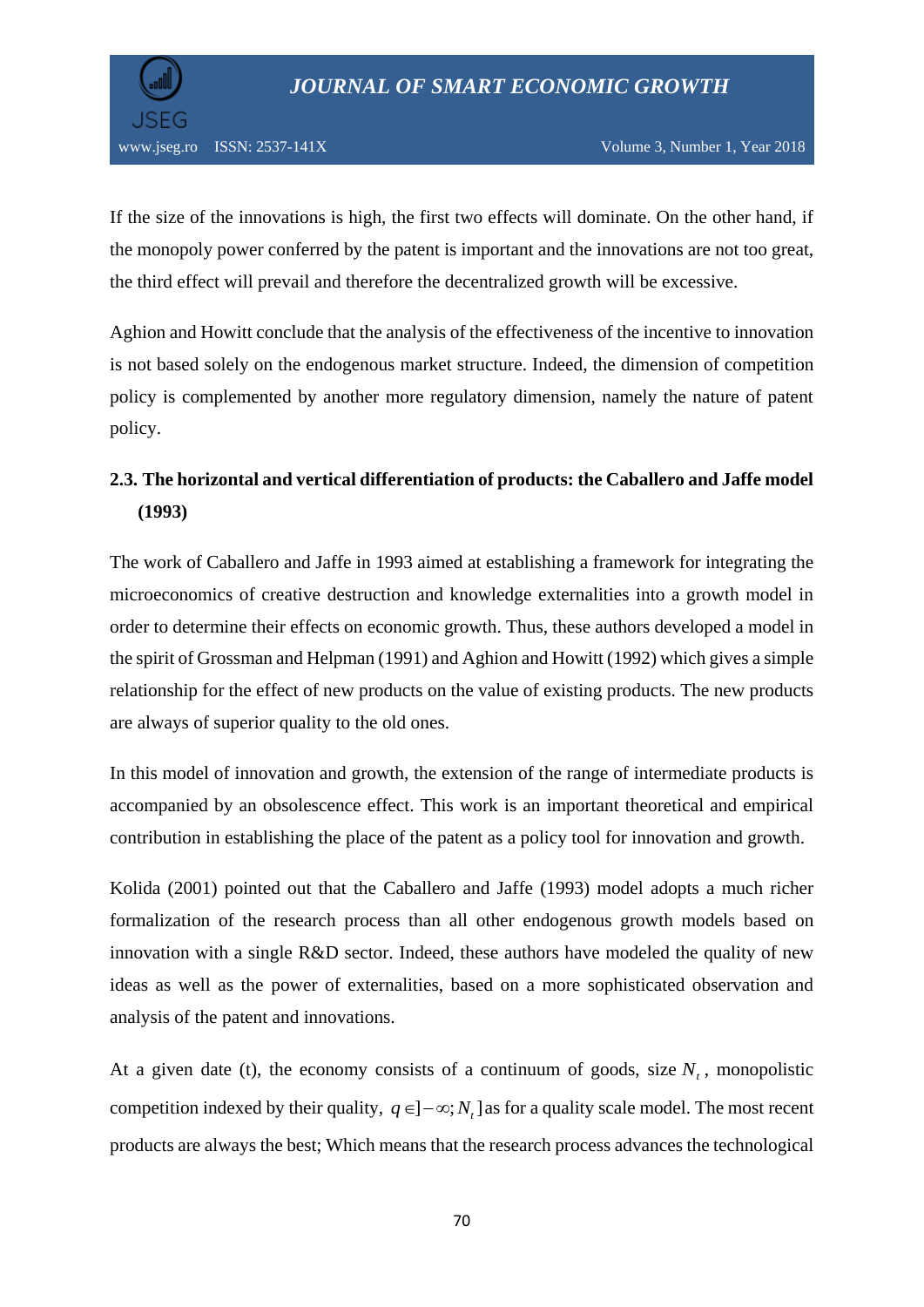

frontier at the same time as it increases the number of patents  $N<sub>t</sub>$ . There is, at the same time, an increase in varieties and an improvement in quality.

Schumpeter's creative destruction phenomenon finds its place in this model because of the implicit classification of the quality of innovations. As a consequence of the emergence of new varieties with a higher technological content, producers who have a constant marginal cost have their profits deminerated. Here we find that the market share of the former goods is gradually decreasing under the effect that demand will be given priority over new goods which are systematically of superior quality to the former goods. Then the rate of decline in the market share of the old goods (and as a result of profit) depends positively on the degree of substitutability between goods and the rate at which new goods are introduced.

Caballero and Jaffe have developed a model in which growth is based on a horizontal and vertical differentiation of products. Indeed, each new good offers the consumer a different service from those offered by the former goods (horizontal differentiation); At the same time, the quality of this service is superior to those of goods already existing (vertical differentiation). In this model, patent data is used as a representative variable of new ideas and patent quotes to represent knowledge externalities; In order to estimate the parameters of the models. Linking the concept of new ideas with the new patents allows authors to measure the empirical extent of creative destruction. The authors assume that patents are proportional to ideas and quotations are proportional to the ideas used in the creation of new ideas. The speed of advancement of the knowledge boundary  $(N_t)$  is assumed to be proportional to the rate of patentability at the same time. The citation function is an estimate of the probability that a patent in (t) cites a cohort patent (s).

Empirically, the authors show, using the number of patents as proxies of numbers of new ideas, that it is possible to use patent citation information to approximate in a very rich way the diffusion of knowledge, the obsolescence of Ideas and the externality of research. They also show the possibility of verifying whether knowledge seems to have a private component. Practically by checking whether the company cites its own patents more often than patents owned by other companies.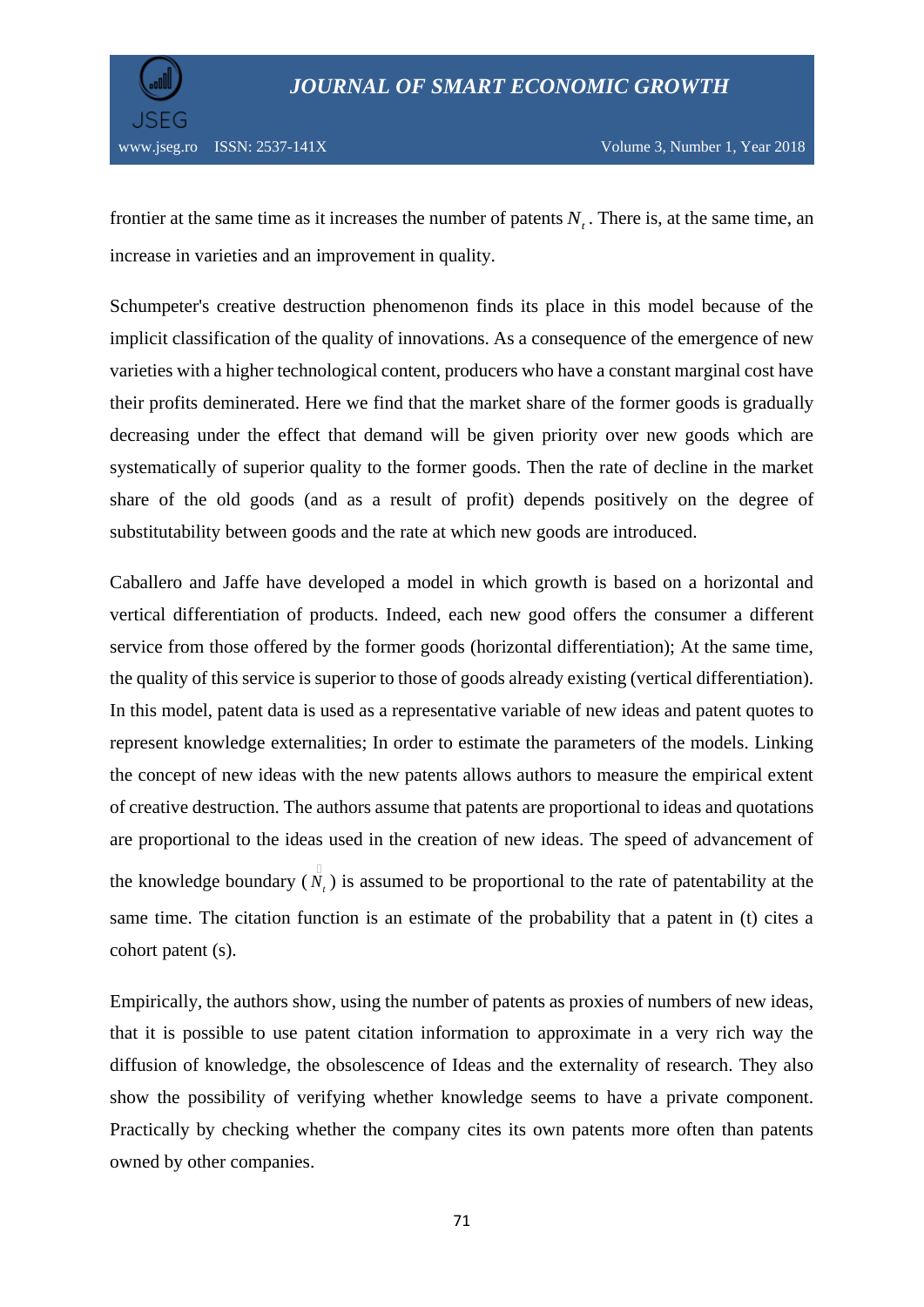

Thanks to patents, the rate of obsolescence of ideas is endogenized, the extent to which the process of research and the creation of new ideas give rise to patent filings. The authors have shown that the patent system can play an important role in the dissemination of knowledge; where the information contained in patents ensures that researchers have rapid access to new knowledge.

## **CONCLUSIONS AND DISCUSSION**

We have seen, in this article, that since the first theoretical work on the patent, the question focuses on the temporal characteristics, that is to say the choice of the optimal life span of the protections. Thus, we have developed the possibilities of using patent length as a political instrument for growth.

We conclude, arguing in favor of the possibility of using one of the characteristics of the patent, its length, as an instrument of economic policy that affects innovation and growth:

• Research firms are motivated by the prospect of monopoly rents that can be captured when a successful innovation is patented.

• The patent system ensures the sustainability of growth and makes it endogenous. Such a system allows the dissemination of knowledge as the holder of a patent is subject to the obligation to publish information on innovation.

• The intensity of research and development efforts depends on the length of patents. Indeed, the long patent offers the innovator more possibilities to make his investments profitable by granting him a longer monopoly right.

• The life of patents is an indispensable instrument for modulating monopoly distortions, since the duration of the monopoly is confused with the length of the patent.

Taking into account these arguments, we conclude that the patent, by its characteristic length, can be judged as an economic policy tool to encourage innovation and promote economic growth. The patent confers on the holder a temporary monopoly right over the exploitation of his invention. This exploitation right may be exercised directly by the inventor himself or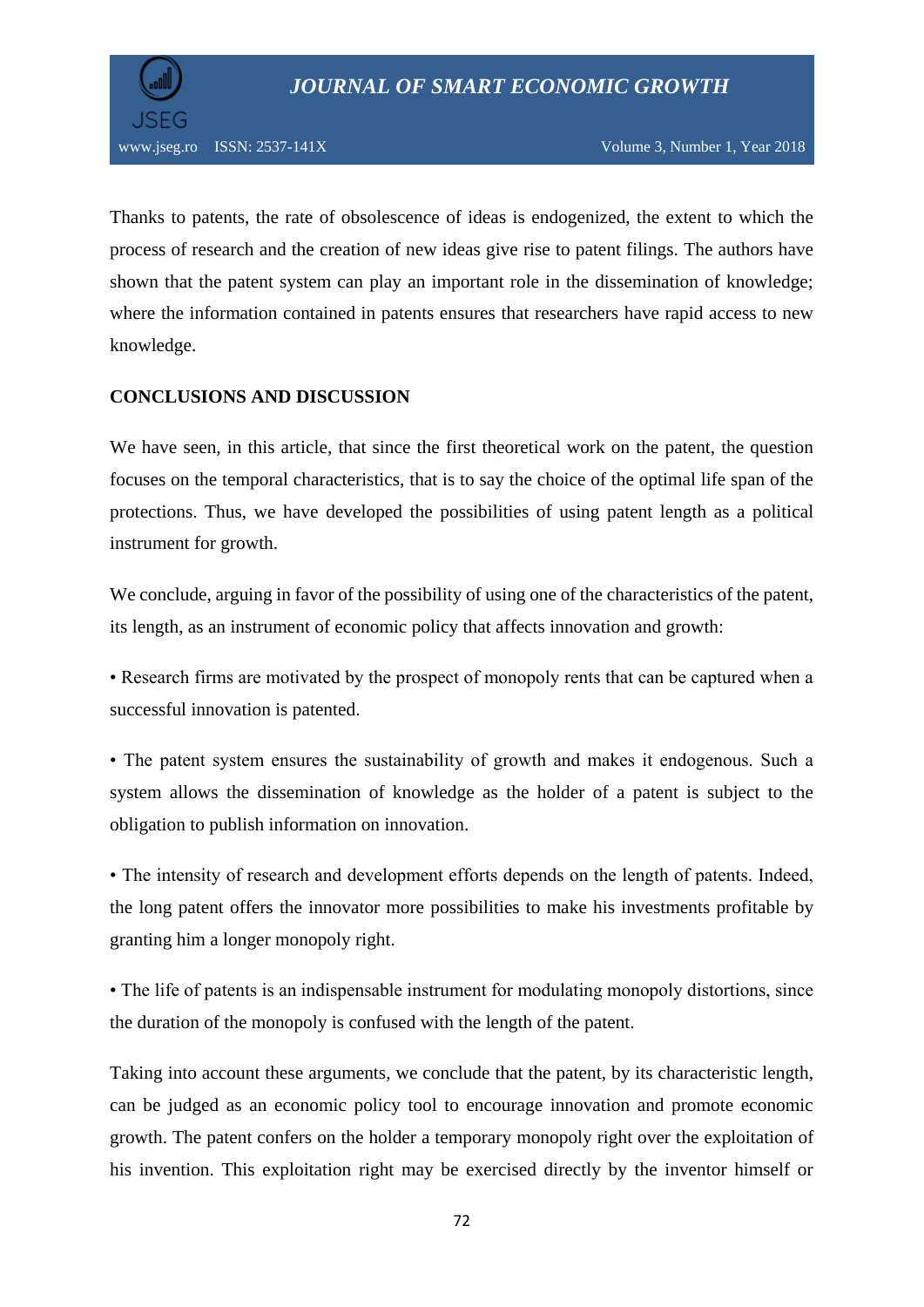

transferred to a third party by means of a license. The optimal term of protection is the solution of the arbitration between the protection afforded to innovators (patentees) and the distortion generated by the patent, which serves to ensure the social optimum.

However, the importance given to the length dimension of the patent, by the models discussed at the level of this first work, comes up against an empirical observation. Indeed, numerous empirical studies have shown that the effective life of patents is much lower than their legal duration (Schankerman and Pakes (1986)). According to Kolida (2005), in France the effective life is eight and a half years on average for a statutory period of twenty years. As soon as the revenue expected from the holding of a patent for one additional year becomes less than the costs (renewal fee), the holder abandons his patent. Thus, over time the value of the patent decreases as competitors invent nearby (Deffains (1977)). However, the formulation of this hypothesis requires the introduction of the other dimensions of the patent. Hence, the answer is favorable to the question of the problem: the life of the patent can constitute a political instrument in favor of innovation and growth.

However, O'Donoghue, Scotchmer and Thisse (1998) consider that the prior determination of the optimal lifespan of a patent without taking into account its breadth and height characteristics lead to fallacious results. We will show, at the level of future work, that it is necessary to introduce the other two dimensions of the patent (breadth and height) in order to have the patent as an economic policy instrument for growth and innovation.

## **REFERENCES**

Aghion P. and Howitt P. (1992), «A Model of Growth through Creative Destruction», Econometrica, vol.60, No.2, pp. 323-351.

Caballero R. and Jaffe A. (1993), «How High are the Giants Shoulders: An Empirical Assessment of Knowledge Spillovers and Creative Destruction in a Model of economic Growth» in Blanchard O. et Fisher S. Eds.: NBER Macroeconomic Annual 1993, Cambridge, MIT Press.

Deffains B. (1997), «Progrès scientifique et analyse économique des droits de propriété intellectuelle», Revue d'Economie Industrielle 79, pp. 95-118.

Dixit A. and Stiglitz J. (1977), «Monopolistic Competition and Optimum Product Diversity», American Economic Review, Vol. 67, pp. 297-308.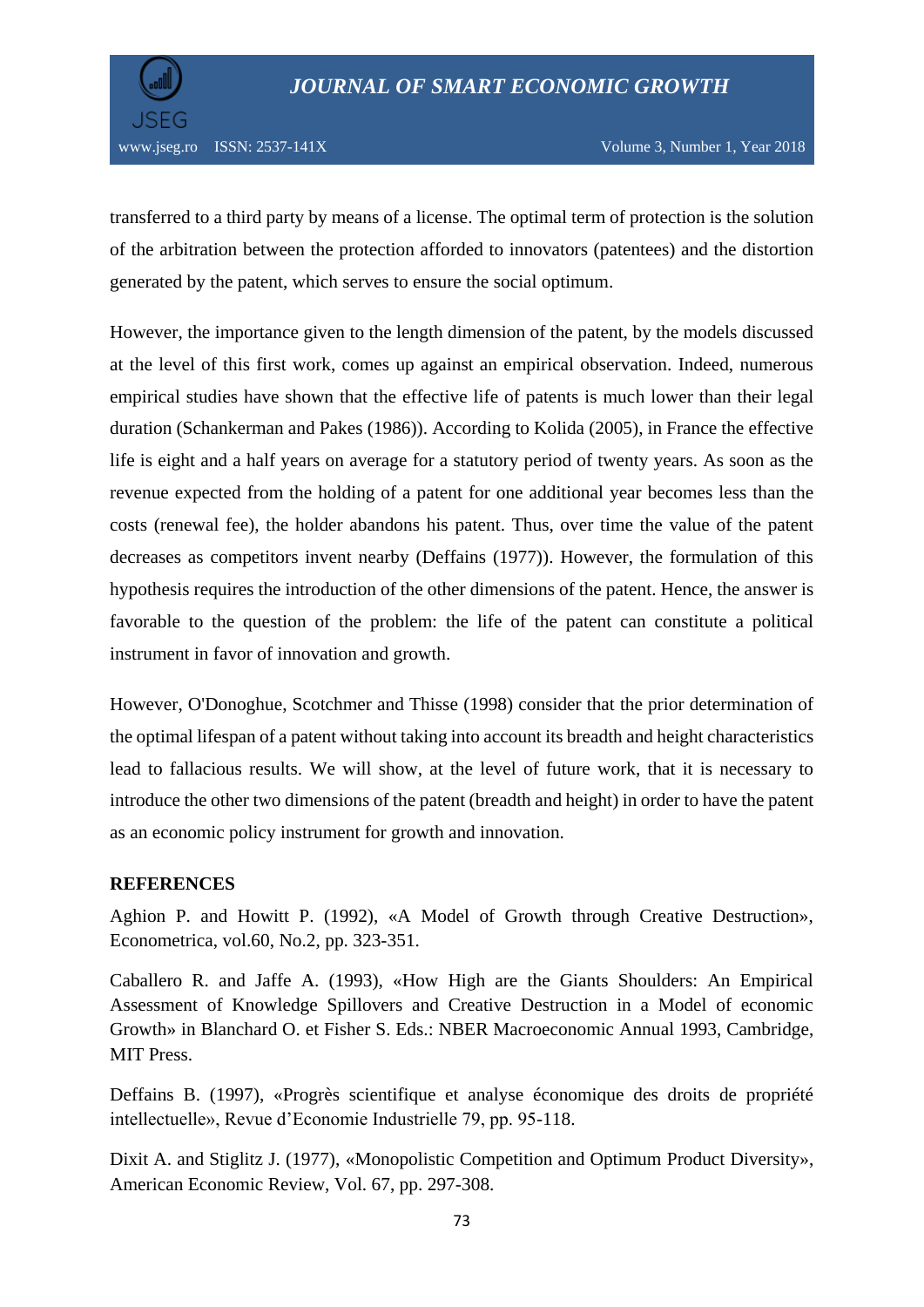*JOURNAL OF SMART ECONOMIC GROWTH*



Grossman G.M. and Helpman E. (1991, a), «Quality Ladders and Product Cycles», Quarterly Journal of Economics, Vol. CVI, issue 2, No. 425, may, pp. 557-586.

Grossman G.M. and Helpman E. (1991, b), «Quality Ladder in the Theory of Growth», Review of Economic Studies, Vol. 58, pp. 43-61.

Hotelling H. (1929), «Stability in Competition», Economic Journal, Vol. 39, No. 153, pp. 41- 57.

Judd K. (1985), «On the performance of patents», Econometrica, Vol. 53, pp. 567- 585.

Koléda G. (2001) « Le brevet pour l'innovation au service de la croissance », Doctorat en Sciences Économiques – Université Paris I Panthéon-Sorbonne.

Koléda G. (2005), « La valeur de la protection des brevets français appréciée par leurs renouvellements » Économie et Prévision n°168 2005-2.

Michel P. and Nyssen J. (1998), «On Knowledge Diffusion, Patents Lifetime and Innovation Based Endogenous Growth», Annales d'Economie et de Statistiques, Vol. 49/50, pp. 79-103.

Nordhaus W. (1969), Invention, Growth and Welfare: A theoretical treatment of technological Change, Cambridge, Mass.: M.I.T. Press.

Nordhaus W. (1972), «The optimal life of patent: reply», American Economic review, vol. 62, pp. 428-431.

North D. (1990), Institutions, Institutional Change and Economic Performance, Cambridge University Press, Cambridge.

O'Donoghue T., Scotchmer S. and Thisse J.-F. (1998), «Patent Breadth, Patent Life, and the Pace of Technological Progress», Journal of Economics & Management Strategy, Vol. 7, No. 1, pp. 1-32.

Pakes A. et Schankerman M. (1984), «The Rate of Obsolescence of Patents, Research Gestation Lags, and the Private Rate of Return to Research Resources», in Griliches Z. ed., R&D, patents and productivity, Chicago, University of Chicago Press, pp.73-88.

Reinganum J. (1989), «The Timing of Innovation: Research, Development and Diffusion», dans Schmalensee R. et Willig R. eds., Handbook of Industrial Organization, volume 1, chapitre 14, Elsevier Science Publishers.

Romer P. (1990), «Endogenous Technological Change», Journal of Political Economy, Vol.98, pp.71-102.